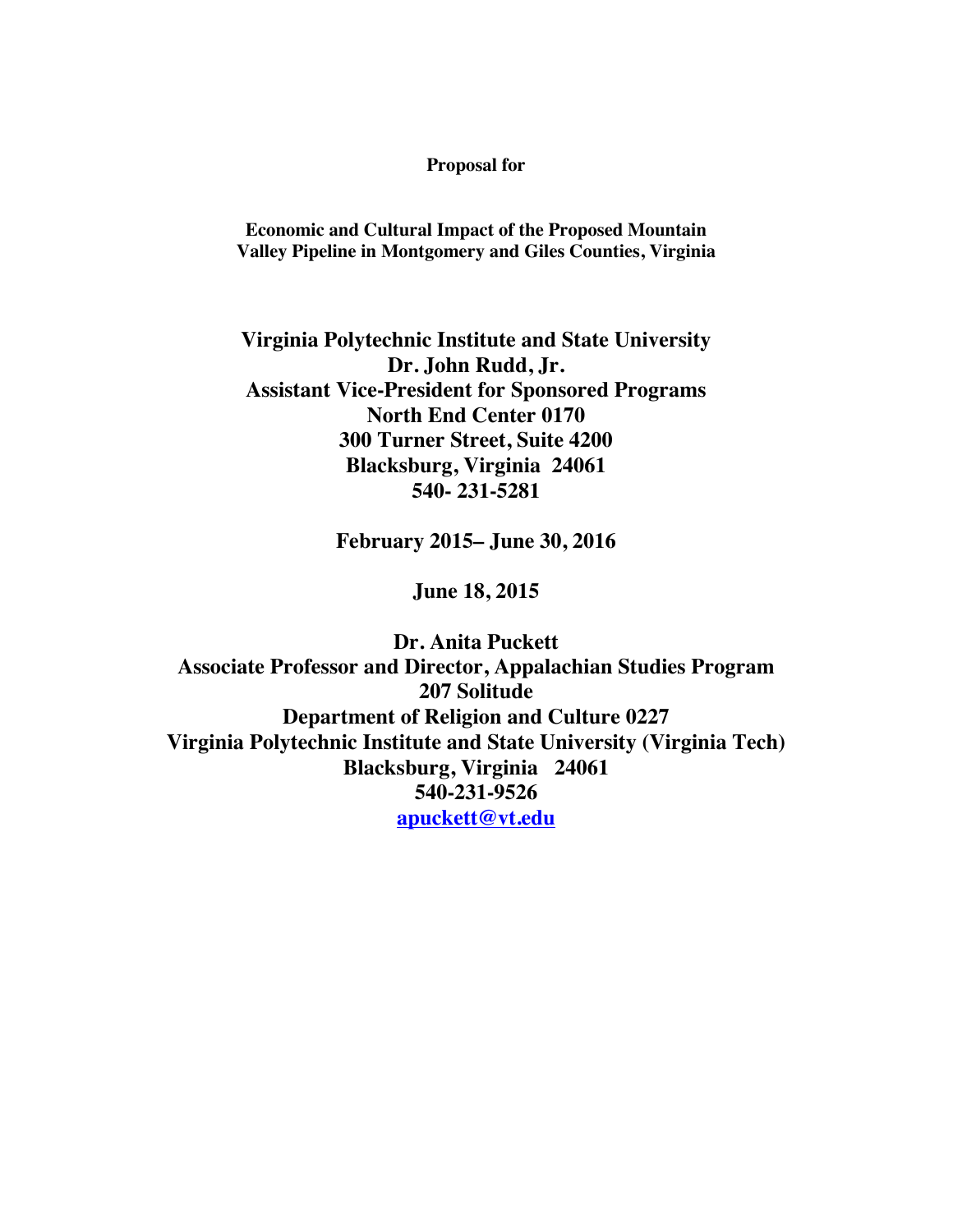**PROJECT FOCUS:** Virginia Teach will examine the cultural and economic impact of the proposed 42" diameter Mountain Valley Pipeline on the New River Valley from an analysis of data gathered from both the corporation's and citizens' points of view in order to determine if the project contributes to or detracts from the sustainability of the two New River Valley counties affected.

### **PROJECT DETAILS**:

#### **A. Course Number, Name, and Instructor:**

APS/SOC 4094 Undergraduate Community Research; instructor: Dr. Anita Puckett

### **B. Community Partner:**

New River Valley Regional Commission 6580 Valley Center Drive Suite 124 Radford, Virginia 24241 (540) 639-9313 nrvpdc@nrvpdc.org

Contact: Mr. Kevin Byrd, Executive Director kbryd@nrvrc.org

### **C. Need:**

In October 2014, Mountain Valley Pipeline, L.L.C. (MVP), a limited liability corporation formed by EQT Corporation and Nextera Energy, submitted a prefiling request to the Federal Energy Regulatory Commission (FERC) to construct a 42" diameter natural gas transmission pipeline from Wetzel County, West Virginia, to Pittsylvania County, Virginia, along with four compressor stations. Fourteen of the 16 counties affected reside in Appalachia. The line is to be approximately 300 miles long and is estimated to cost about \$3.5 billion. It is scheduled to be in production in 2018 (Home 2015). Initial announcements about this project indicated that there was to be no local access to the natural gas, but that it would be transmitted to a Transco connecting line in Pittsylvania County, Virginia, for burning elsewhere. Therefore the Virginia counties involved would not benefit locally from the natural gas. This initial claim has been somewhat modified by MVP to indicate local use possibilities if demand is present, but whether the threshold of acceptable demand can be met in a given county is highly problematic, as is the multimillion dollar costs of building local lines.

Resulting from this filing has been hotly contested and widely distributed citizen and local governmental opposition to the construction of a line of this magnitude through an environmentally, geologically, historically, and culturally sensitive landscape. The size of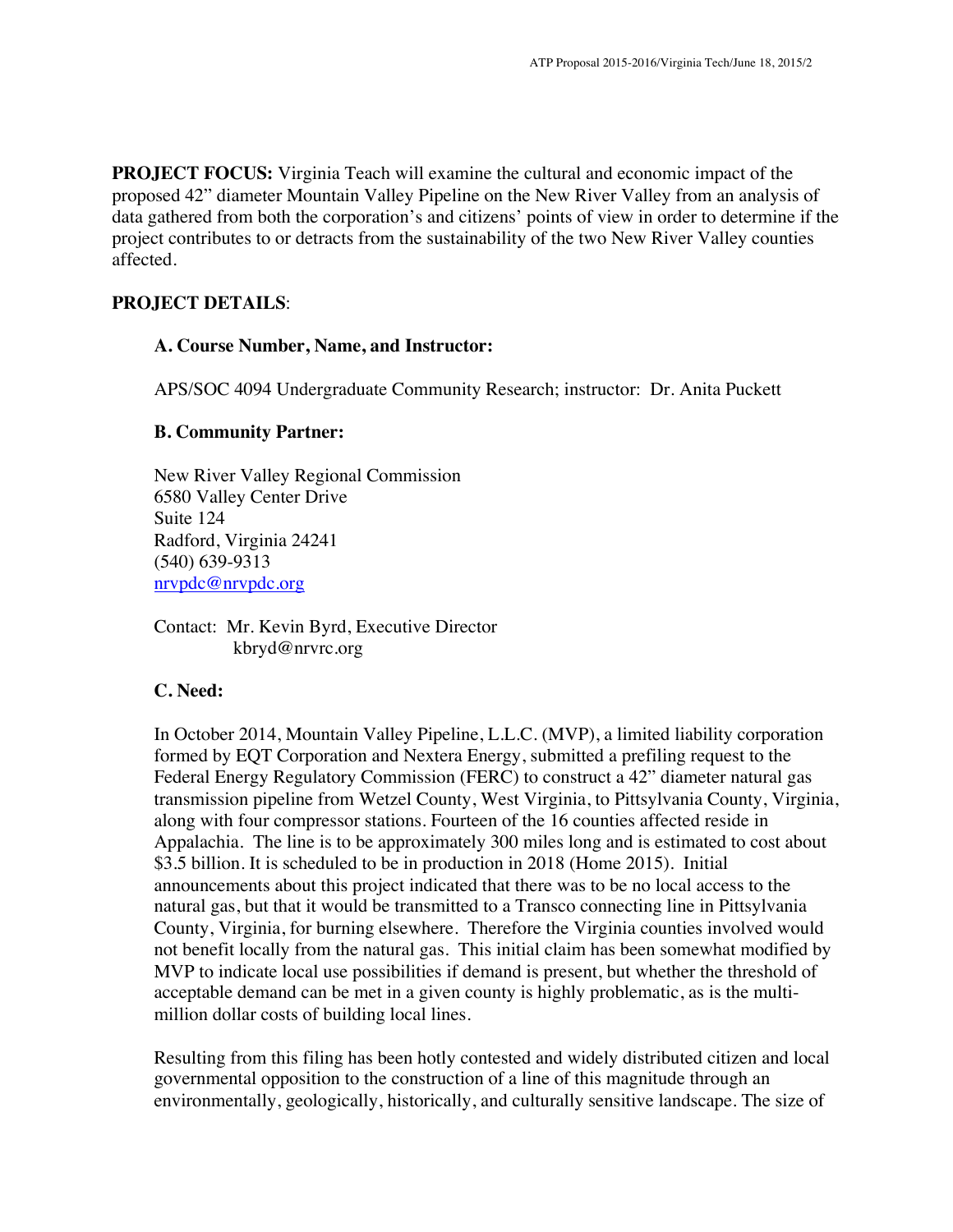the easement required (125') (Public, Stakeholder, and Agency Participation Plan 2014: 41), the destruction of the environment (trees and other flora, endangered species, water quality, and farmland) to lay and maintain the pipeline, the engineering of the pipe across heavily karsted, seismically-active, and geologically faulted morphology, and the likely safety and health issues raised by both pipeline and compressor station pollution, are among the many major concerns that have been voiced by residents organizing against the project (e.g., Preserve Craig; Preserve Floyd; Preserve Giles County; Preserve Greenbrier County; Preserve Monroe; Preserve Montgomery County VA; Preserve the New River Valley; and Preserve Roanoke). These are in addition to economic concerns in loss of property values, tourism, and opportunities for business growth, despite company-promised significant increases in county income through utility ad valorem taxes.

This opposition is concentrated in the lower West Virginia counties (Monroe and Greenbrier) and the Virginia Counties of Giles, Montgomery, Roanoke, Craig, and Franklin. These anti-pipeline grassroots efforts have resulted in close and careful analysis of MVP's reports and greater-than-expected attendance at company Open House activities required by FERC. One Montgomery County Board of Supervisors meeting with MVP officials resulted in a turnout of 800 citizens, while similar meetings in Giles and Roanoke Counties yielded several hundred (Adams, 2014a; 2014b; 2014c). Many of those resisting in the New River Valley (NRV) areas of Giles and Montgomery Counties are Ph.Ds. employed at Virginia Tech, Radford, and other surrounding colleges. Their analyses therefore are detailed, analytic, and informed, but not necessarily based in practical experience.

MVP has responded to this opposition with open meetings with Virginia County Boards of Supervisors, newspaper advertisements, and closed meetings with various stakeholders. These are in addition to its required public written reports on progress to FERC. It has also provided a public economic analysis of the pipeline's impact that is, as would be expected, quite positive towards the pipeline (Mountain Valley Pipeline Offers 2014; New Study Projects 2014). These efforts are in addition to the county-level Open Houses and the presence of MVP representatives at the various FERC-sponsored Scoping Meetings for citizen input throughout the impacted region. Its economic assertions in the report, however, have been modified downward by subsequent MVP quarterly reports to FERC (cf. Draft Resource Report Nos. 2, 6 and 9 2015).

Opponents, meanwhile, have also presented their negative economic analyses of key economic sectors such as real estate values and tourism. In addition, Montgomery County government has attempted an analysis of the MVP documents, but has not succeeded in reconciling MVP figures with their own. This has led County Administrator Craig Meadows to state that the documents reflect selective use of data available that, in turn, construct a distorted picture of economic contributions (Meadows 2015).

These disparities in proposed pipeline construction and maintenance impacts have also led to many impassioned discussions by local citizens, grassroots organizations, and county/state governmental officials concerning the effect of the proposed pipeline on county and community sustainability. Central to economic and cultural issues is whether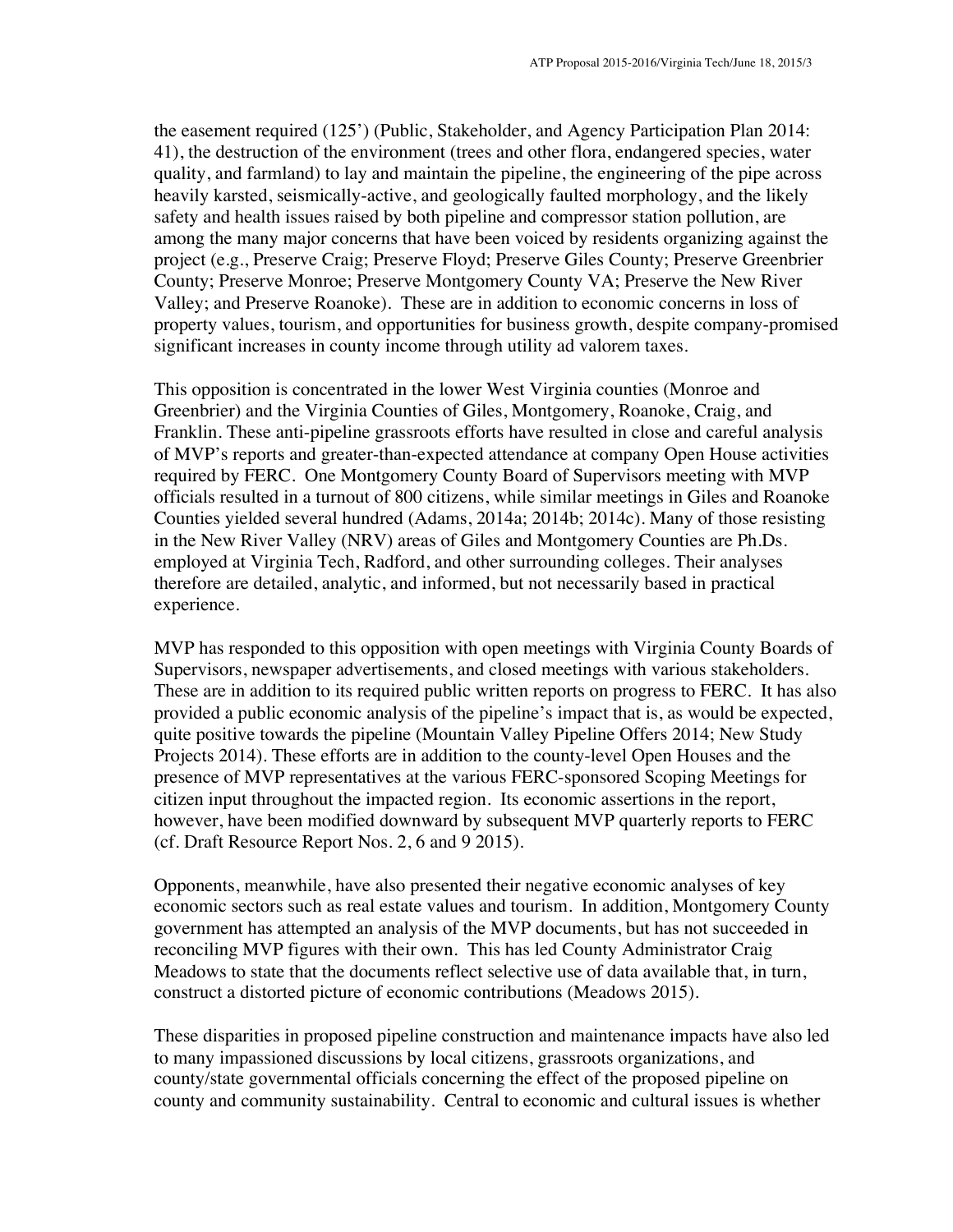or not counties, towns, and communities in the two NRV counties will experience enough loss of farmland and farm activities, tourism and other visitor-generated income, decline in private home real estate values, loss of current highly-trained professional jobs, and loss of cultural identities to the point that counties and communities will suffer economic decline and the kinds of cultural fragmentation that also result in loss of county sustainability and viability (Appalachian Mountain Advocates et al. 2015).

At the same time, several different studies have proposed analyses of the potential value to energy infrastructure needs in the American southeast and mid Atlantic regions, as well as internationally. These studies often contradict each other and may or may not take into account the fact that four such pipelines are being proposed in Virginia alone, 10 for the American east (Appalachian Mountain Advocates et al. 2015). Calls that the aggregate and cumulative impact must be assessed have been made by numerous involved governmental and legal organizations (e.g., Roanoke Appalachian Trail Club 2015; see also Appalachian Mountain Advocates et al. 2015 for a summary of these organizations), but FERC, the regulatory agency in charge of approving such interstate lines, has not yes (as of June 18, 2015) responded favorably to these concerns. Consequently, county-level concerns have not been effectively dismissed by clear arguments of greater national or regional necessity.

Therefore, the overarching purpose of this project is to examine whether the Mountain Valley Pipeline project will be economically and culturally beneficial or detrimental to the NRV counties of Giles and Montgomery. Results of the project will be provided to our partner, the New River Valley Regional Commission (Regional Commission) in order for it to determine how it, and the supporting organizations of the two county governments and their chambers of commerce, can best respond to the changes to the counties the pipeline will have, assuming it is built, or to implement in other ways any benefits it might have had should it not occur.

Virginia Tech will bring a number of students interested in the project to the task of data collection through printed and online document collection and analysis, individual and focus group interviews with county citizens, and participant observation activities at various public and private meetings, should they be allowed to attend. Research will also draw on the Virginia Tech graduate student-driven website PipelineNetworking.org constructed Spring 2015 semester. Analysis will use both quantitative and qualitative methods appropriate to community-level economic analysis and applied anthropological and sociological methods for assessing cultural asset strengths and sustainability (Flora and Flora 2015). Direction and guidance in terms of what types of analysis are appropriate for these NRV counties will be provided the Regional Commission.

### **D. Number and description of planned meetings with the community partner**:

Per discussions with Mr. Byrd, Executive Director of the Regional Commission, we will meet with him at least monthly (see Appendix for copy of email communication). These meetings will offer co-direction to project research, outcomes, and assessment as described above. Other phone, text, and email communications are likely. He will be invited to attend the Washington conference as well. Spring 2016 meetings between the project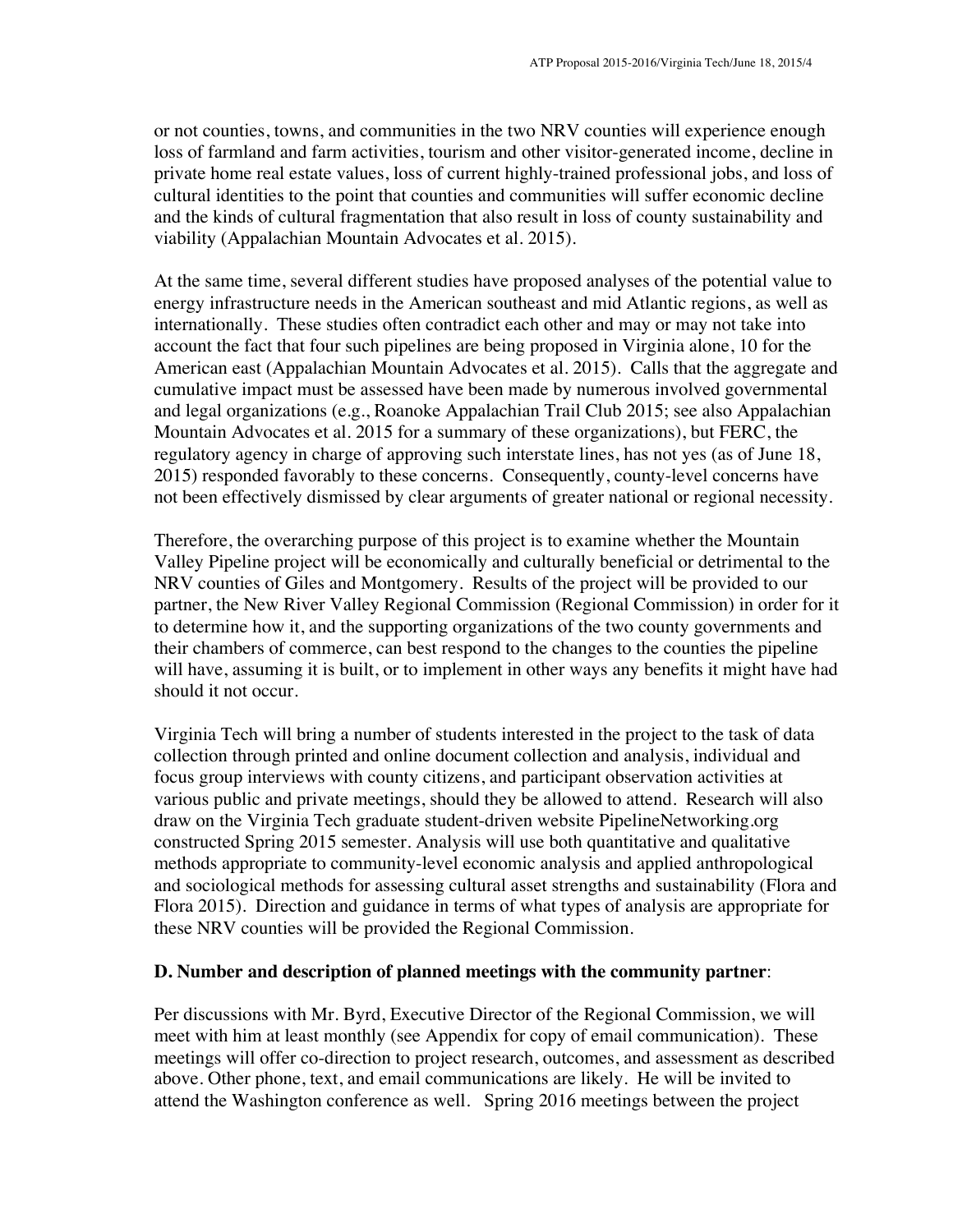director, Dr. Puckett, and Mr. Byrd with students who wish to continue the project are also likely.

### **E. Overview of the project, including its central focus (10-12 sentences):**

The project can be divided into three major areas: classroom instruction, project research, and data analysis. **The classroom experience** will be offered in a seminar format that meets once a week. Given the breadth and depth of the project, guest speakers, including the project partner, are to be expected for at least six of the classes. Instruction will focus on methods, concepts, and theories appropriate to an applied community-based project such as this one. The project director and class instructor, Dr. Puckett, will draw on Virginia Tech and regional professionals for speakers in areas in which she is not professionally trained, including economic development professionals, tourism experts, real estate agents, agricultural economists, and those able to speak to "quality of life" issues. Proponents of both pro and anti pipeline development will also be asked, including MVP personnel. **The community research component** will be addressed by students being assigned to research teams of two or three students according to their majors and personal interests. They will then be directed to relevant printed or electronic documents, video recordings of public meetings, on-going public meetings and potential private meetings of both pro and anti pipeline groups, and to direct interviews and focus group organization and execution. Critical to this research component is to collect comparative data from citizens residing on property over or abutting existing large pipelines. While 42" lines are new, 28" and 32" lines in Appalachia exist, and ways of accessing those impacted by them are known to the Dr. Puckett. **Analysis** will be conducted throughout the class term, but will receive course focus in November 2015. Input from the Regional personnel will be critical in this stage of the project.

## **F. Goals and Objectives:**

## ARC Goals:

- The project addresses ARC goal (1) by examining the economic impact of the proposed pipeline in a manner that will address the question of whether it will "increase job opportunities and per capita income in Appalachia" or reduce them;
- The project addresses ARC goal (2) by assessing whether the pipeline will enhance or restrict the ability of the two counties researched to compete more fully in the global economy;
- The project addresses ARC goal (3) by assessing whether the pipeline would improve or not the region's energy access infrastructure through a community and county-level analysis. The goal here is to determine whether two Appalachian Virginia NRV counties would benefit or not from the pipeline per the mandate of the ARC, rather than whether non-Appalachian areas would. This focus is in response to the ARC Appalachian Teaching Project's overarching question: "How do we build on *community* assets to shape a positive future for Appalachia" (emphasis mine)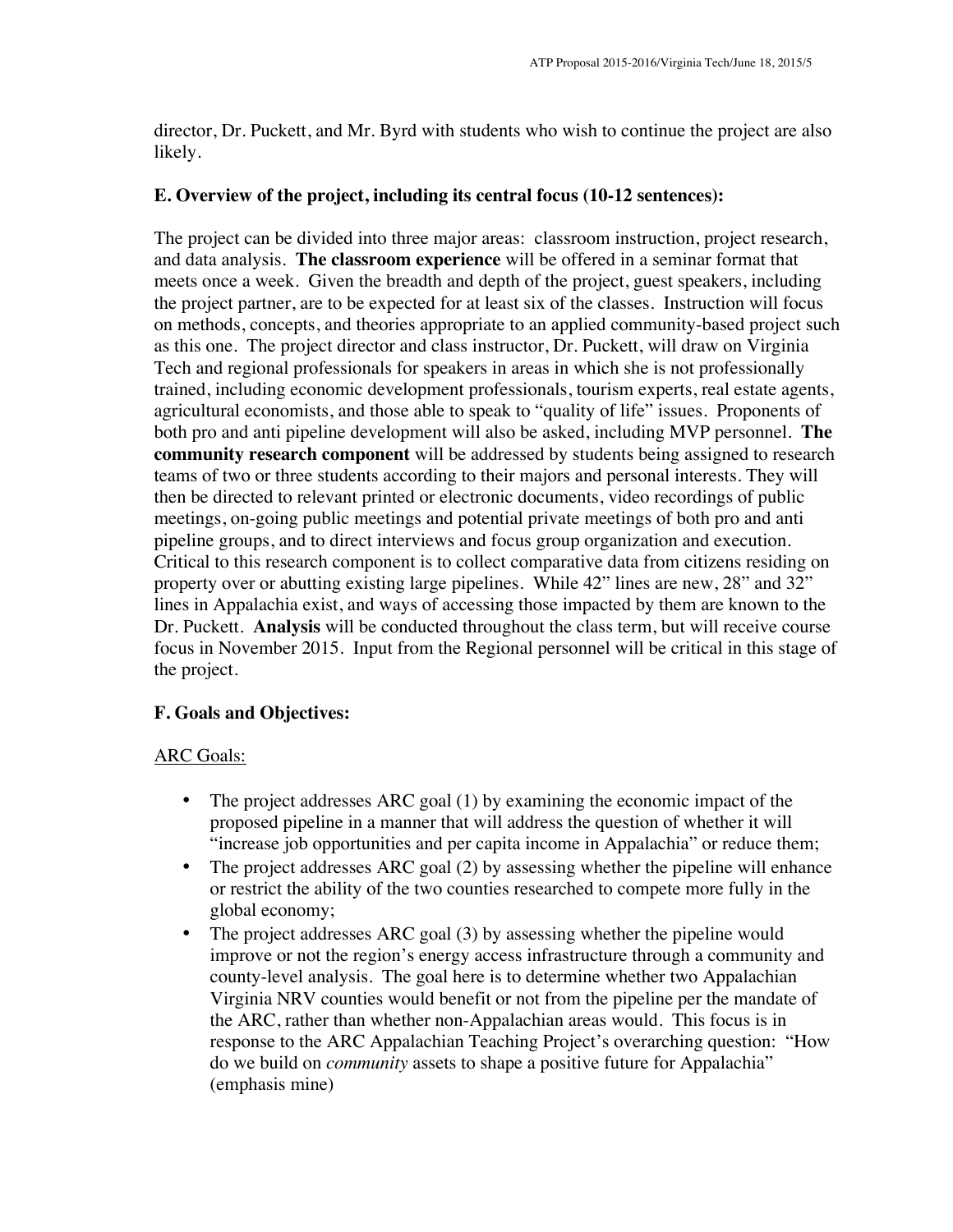### Project Goals:

- Students and faculty will attend and participate in the Washington conference on December 4-5, 2015 through a presentation of their findings and through active participation in discussion and questions of other presentations;
- Students will display a poster of their project and their findings;
- Project director, Dr. Puckett, commits to submitting to the ARC a final report of the project's findings by May 31, 2016;
- Virginia Tech and the project director commit to using project funds appropriately and within the time period allocated. Virginia Tech IRB approval will be sought.

### Goals for Students:

- The project directly addresses the goal of students developing awareness of community assets that can foster sustainability by assessing what cultural and economic assets will be enhanced or depleted by potential pipeline construction;
- Students will develop leadership skills by working in small teams to conduct actual community-based research. While instructor guidance will be provided, much of the actual research must be conducted by students taking the lead to organize, collect, and analyze the data they have agreed upon to collect. Performing these activities will give them the self-esteem and self-confidence necessary to conduct other community work or studies on their own. In so doing, they will develop project leadership skills;
- In the act of doing community research rather than passively listening to lecture material in a classroom, students must be engaged in community research that is interactive with residents. By engaging in these connections with actual citizens, they will suggest ways to develop community and cultural assets that will support sustainability. It should be noted, however, that some students might be reluctant to make contact with people who are culturally different from themselves and whom they do not know. Instructor guidance will be necessary to get them to participate in focus groups and other community events at a level that they may find uncomfortable, but not socially painful. Their roles will focus, though, on collecting documentary data.

## Goals for Community Partner and Participating Institution

• The Regional Commission partner desires data and metadata that will be accurate so it can meet its mandate to "create jobs and wealth while improving the quality of life. Economic development is also a process that influences growth and restructuring of an economy to enhance the economic well being of a community" (Economic Development 2015) and to "provide, encourage, and assist local governments in planning for their future development" (Community Development 2015);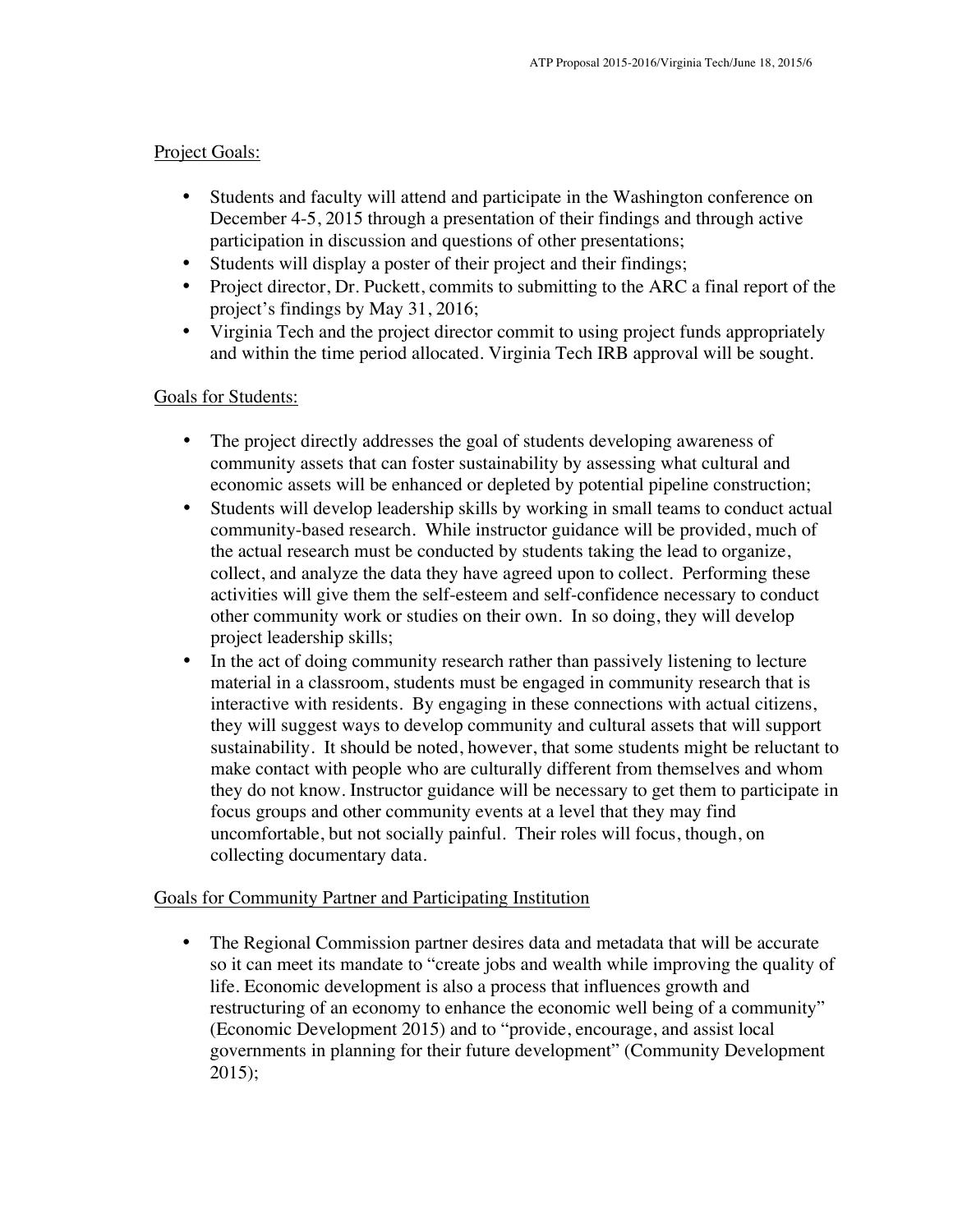- The participating institution, Virginia Tech, has as its major goal to meet the goals of the Appalachian Teaching Project in manner that, in turn, conforms to the land grant mission of Virginia Tech to serve the communities and citizens of Virginia, and provides as excellent an educational experience as is possible for its students that promotes both their abilities to make informed, ethical, and intelligent decisions and their abilities to experience a high "quality of life."
- The Appalachian Studies Program at Virginia Tech has as its major goal to promote an accurate and informed understanding of the Appalachian region in a manner that enhances, promotes, and preserves the distinct cultural orientations of those who reside in it, and do so from an environmentally sustaining perspective.

# **PROJECT OUTCOMES:**

- Through our partnership with the Regional Commission, which has strong local ties to communities in the region it serves, Virginia Tech Appalachian Studies will be developing what is hoped to be a lasting research partnership with it and, as a result, broaden its connections with communities in the New River Valley;
- The project results will lead to recommendations that will guide the Regional Commission in making informed decisions and developing useful guidelines to promote community sustainability with respect to the construction of mega natural gas pipelines and compressor stations in its district. Appalachian Studies intends to follow up on the project by suggesting ways to further collaborate with it;
- Since the Regional Commission is a local development district arm of the ARC, any outcomes from the project that benefit it will also benefit the ARC and directly address some of its goals, as well as improving working relationships between academic institutions and local, state, and federal partners in the work of the ARC;
- As has happened in the past when Virginia Tech Appalachian Studies has participated in the ATP, we anticipate the skills developed by students during the project will assist at least some of them in obtaining post baccalaureate jobs. The community experiences they have, and the leadership skills they develop through the project have been positively reviewed by a number of potential employers including tourism commissions, museums, and other non-profit organizations;
- Presentation of the project's results through students' talk, poster, and questions at the Washington conference where students can interact with and visualize the work of other institutions participating in the project, as well as the ARC itself, will promote awareness of the work of the ARC on a transcounty, transregional level by them becoming much more informed about how the ARC is structured, what it does, and how those *in the region* respond to its initiatives;
- A major outcome for the Appalachian Studies Program is that stronger community relations are formed that, in turn, facilitate the flow back and forth of Virginia Tech and community expertise in a manner that benefits both significantly in a manner that respects the expertise and value of all involved. Last year's project, for example, led to one student interning with the Montgomery County Tourism Office in a manner that permitted it to successfully take the lead in organizing The Crooked Road's Mountain of Music Homecoming throughout the county. Other counties in the New River Valley area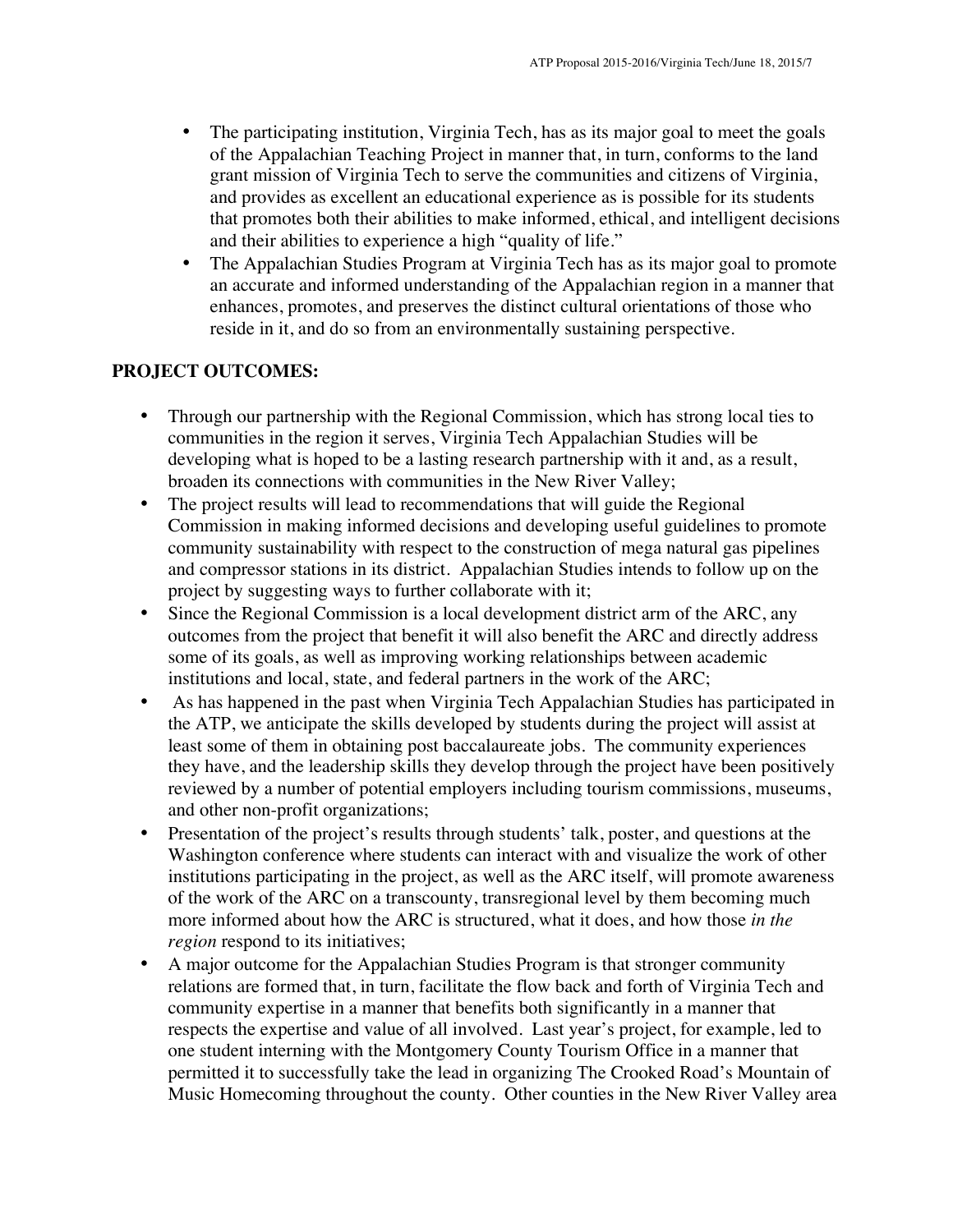expressed strong desires to have the same resources made available to them, which Appalachian Studies is planning on implementing in the fall of 2015.

• Project community presentations will be held at the following locations at the end of the Fall 2015 semester and during the Spring 2016 semester: (a) The Regional Commission; (b) the Montgomery and Giles Counties Board of Supervisors either in a closed meeting or as part of the public meeting held every two weeks; (c) at a public meeting to be held at a central location in the counties, such as a library, where citizens can attend and comment.

### **REFERENCES:**

Adams, Duncan 2014 A. Mountain Valley Pipeline Plan Raises Ire in Roanoke County. Roanoke, VA: *Roanoke Times*. October 14. URL< http://www.roanoke.com/news/local/roanoke\_county/mountain-valley-pipeline-planraises-ire-in-roanoke-county/article\_528a6a86-4e51-53db-bf9c-ad74660bf5b3.html> (Accessed June 15, 2015).

2014B. Montgomery County Crowd Registers Opposition to Pipeline. Roanoke, VA: *Roanoke Times*. November 5, 2014. URL: http://www.roanoke.com/news/local/montgomery\_county/montgomery-county-crowdregisters-opposition-to-pipeline/article\_77652167-1b8d-5754-ab78-53674851a3aa.html> (Accessed June 15, 2015).

2015C. Anger, Defiance Mark Mountain Valley Pipeline Meeting in Giles County. Roanoke, VA: *Roanoke Times.* November 21, 2014. URL: < http://www.roanoke.com/news/local/giles\_county/anger-defiance-mark-mountain-valleypipeline-meeting-in-giles-county/article\_1fe8c9f3-dc38-5847-a8e5-2bc1a6d3d40b.html> (Accessed June 15, 2015).

- Appalachian Mountain Advocates, the Southern Environmental Law Center, the Center for Biological Diversity, and 25 additional submitters. 2015. Comments on FERC's Notice to Prepare an EIS for the Planned Mountain Valley Pipeline Project, FERC Docket No. PF15-3-000. Lewisburg, WV: Appalachian Mountain Advocates. FERC eLibrary ID 20150617-5044.
- Community Development. 2015. Radford, VA: New River Valley Regional Commission. URL: < http://www.nrvpdc.org/communitydevelopment.html> (Accessed June 15, 2015).
- Draft Resource Report Nos. 2, 6, and 9. 2015. Pittsburgh, PA: Mountain Valley Pipeline. URL: < http://mountainvalleypipeline.info/wp-content/uploads/2014/06/Draft-resource-reports- $2-6$ -and-9.pdf> (Accessed June d15, 2015).
- Economic Development. 2015. Radford, VA: New River Valley Regional Commission. URL: < http://www.nrvpdc.org/communitydevelopment.html> (Accessed June 15, 2015).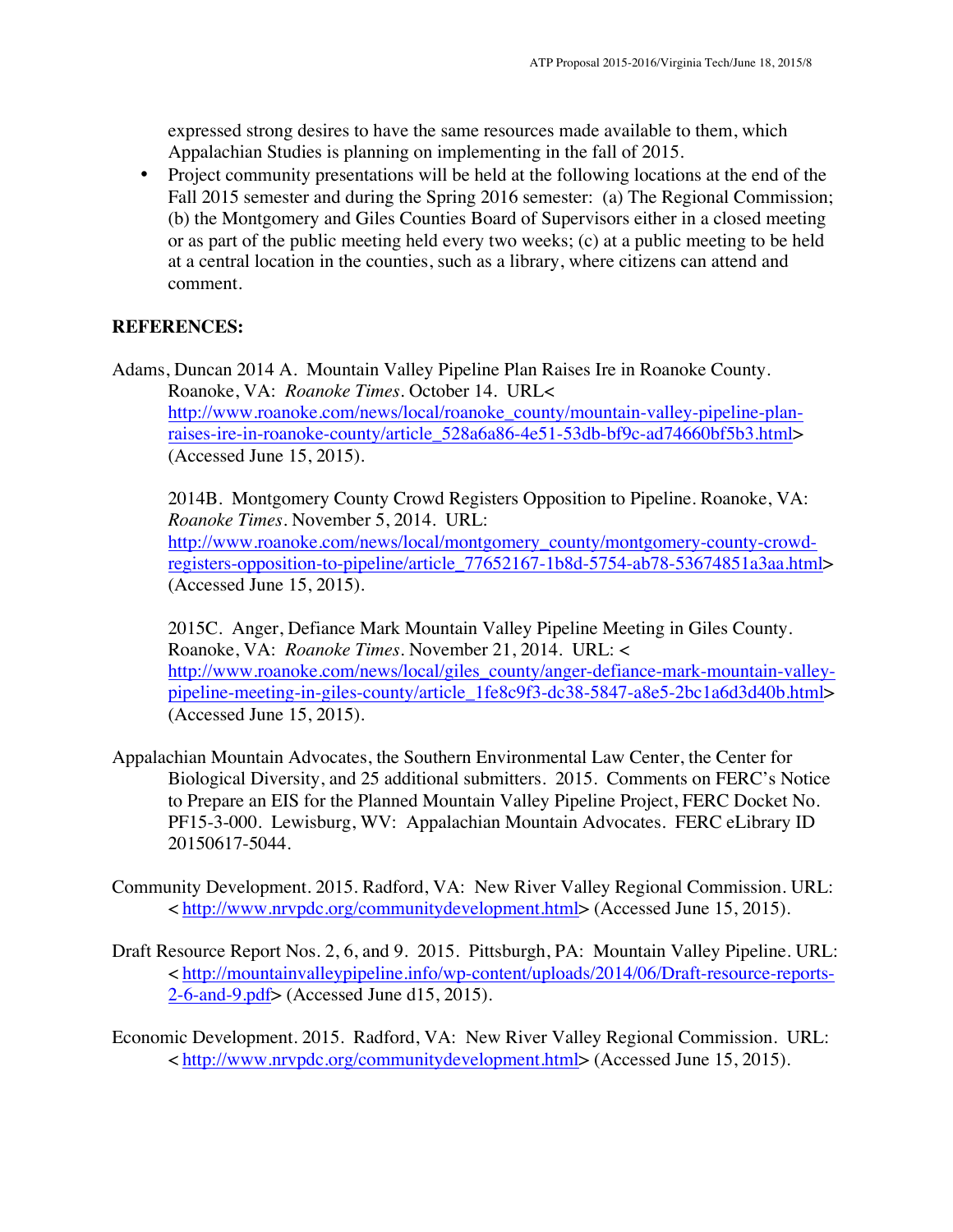- Flora, Cornelia Butler and Jan L. Flora. 2015. Rural Communities: Legacy + Change.  $5<sup>th</sup>$  ed. New York, NY: Westview Press.
- Home. 2015. Pittsburgh, PA: Mountain Valley Pipeline. URL: < http://mountainvalleypipeline.info> (Accessed Jun 15, 2015).
- Meadows, Craig. 2015. Montgomery County, Virginia, County Administrator. Personal Communication, June 15.
- Mountain Valley Pipeline Offers Significant Economic Benefits at the State and County Levels. 2014. Pittsburgh, PA: Mountain Valley Pipeline News Release, December 11. URL: http://mountainvalleypipeline.info/wp-content/uploads/2014/06/WV-Econ-Bene-News-Release-FINAL.pdf> (Accessed June 15, 2015).
- New Study Projects Major Economic Benefits from Mountain Valley Pipeline for Southwest and Southside Virginia. 2014. Pittsburgh, PA: Mountain Valley News Release, December 11. URL: http://mountainvalleypipeline.info/wp-content/uploads/2014/06/VA-Econ-Bene-News-Release-FINAL.pdf> (Accessed June 15, 2015).
- Preserve Craig. 2015. URL: < http://www.preservecraig.org/> (Accessed June 18, 2015).
- Preserve Floyd. 2015. URL: < http://www.preservefloyd.org/> (Accessed June 18, 2015).
- Preserve Giles County. 2015. Facebook. URL: < https://www.facebook.com/pages/Preserve-Giles-County/1571443763100613> (Accessed June 18, 2015).
- Preserve Greenbrier County. 2015. URL: < http://www.preservegreenbriercounty.org/> (Accessed June 18, 2015).
- Preserve Monroe. 2015. URL: < http://www.preservemonroe.squarespace.com/> (Accessed June 18, 2015).
- Preserve Montgomery County VA. 2015. URL: < http://www.preservemontgomerycountyva.org/> (Accessed June 18, 2015).
- Preserve the New River Valley. 2015. URL: < http://preservethenry.com/> (Accessed June 18, 2015).

Preserve Roanoke. 2015. URL: < http://preserveroanoke.org/> (Accessed June 18, 2015).

Public, Stakeholder, and Agency Participation Plan. October 2014. Pittsburgh, PA: Mountain Valley Pipeline. URL: < http://mountainvalleypipeline.info/wpcontent/uploads/2015/04/MVP-Prefiling-request-Docket-No.-PF15-3.pdf. (Accessed June 15, 2015).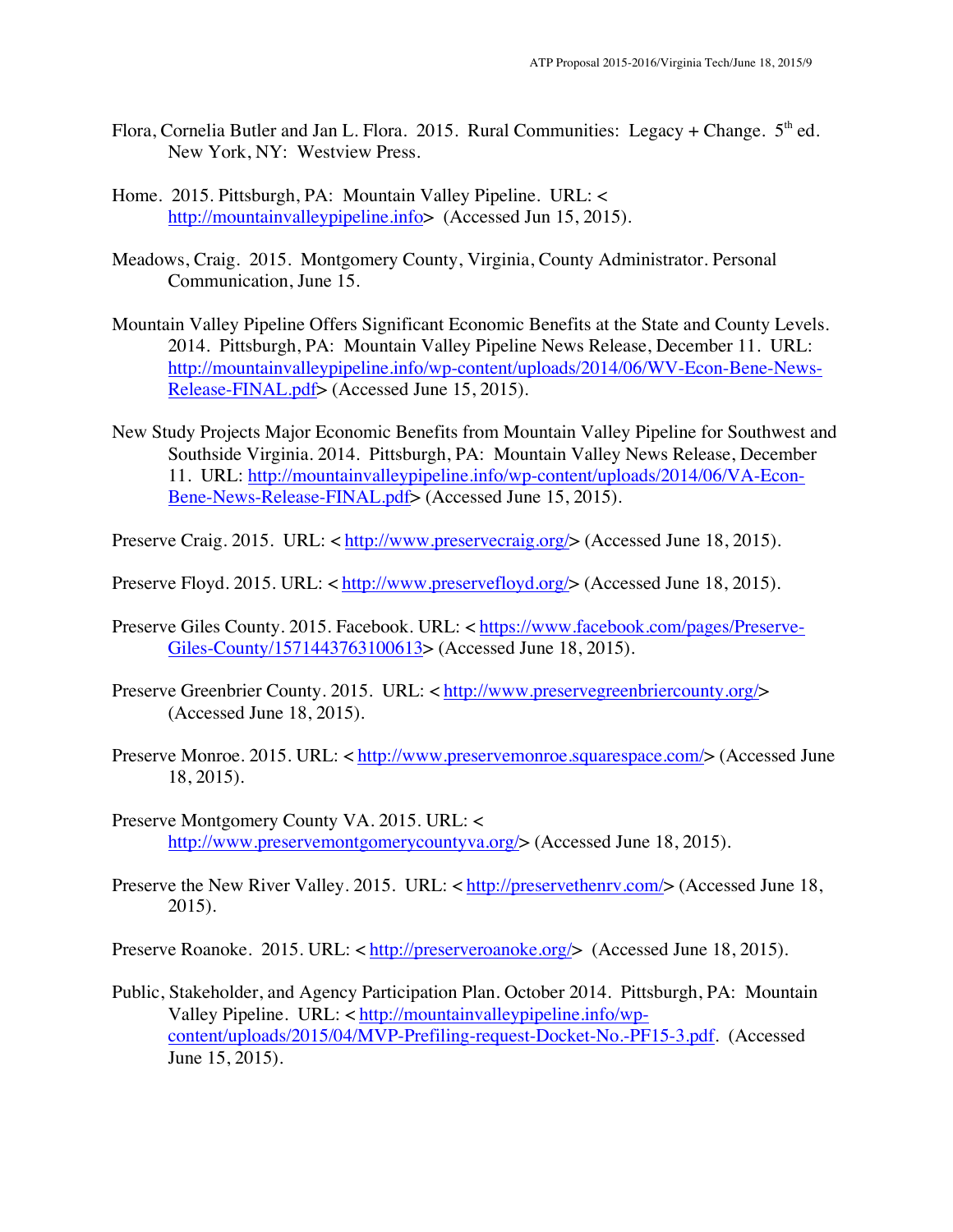Roanoke Appalachian Trail Club. 2015. Roanoke, VA: Letter to FERC regarding the Appalachian Trail.

# **APPENDIX: EMAIL FROM COMMUNITY PARTNER**

Thanks for reigning me in J I think the questions you identified are great and will be well worth exploring. Let's move forward with the framework you identified.

Best, Kevin

**\*Please note our email addresses changed to @nrvrc.org to reflect our agency name change to the New River Valley Regional Commission.**

**Kevin R. Byrd, AICP** Executive Director New River Valley Regional Commission (P) 540-639-9313 (x212) | (C) 540-808-8891 6580 Valley Center Drive, Suite 124 Radford, VA 24141 Website: nrvrc.org



**From:** Anita Puckett [mailto:apuckett@vt.edu] **Sent:** Monday, June 15, 2015 10:44 AM**To:** Kevin Byrd**Subject:** Re: Collaborating this fall on pipeline economics

Hi, Kevin,

I'm afraid I didn't make the project as clear as I should have. We need to focus on local communities from the perspective of local sustainability. This is a requirement of the grant. The overarching question of any of the projects participating in the Appalachian Teaching Project is the following (from the Scope of Work Statement):

"Each participating institution will offer at least one course in which students will address the question, 'How do we build on community assets to shape a positive future for Appalachia?'"

and, further,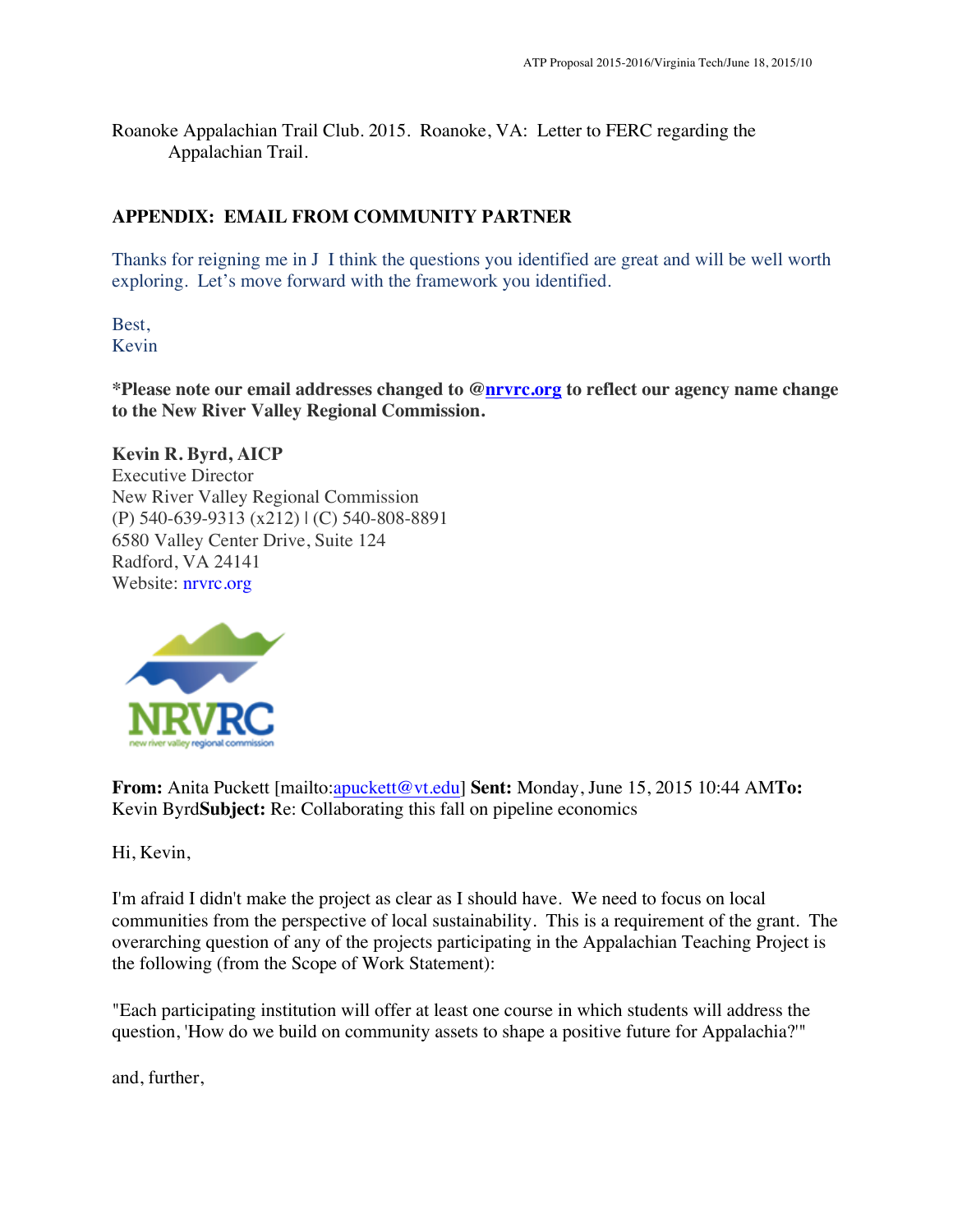"Students will engage in active research to assist communities in creative approaches to sustainability through asset development."

Your focus is more abstract and regional--we need to keep it much more local and focused and show "asset development" (or loss). Can we do that? Can't do much with coal around here since we've not been a major contributor and what coal was mined was stopped about 60 years ago. And I can't get the students to work in far southwest VA--too far and we have competition from other educational institutions who are part of the Teaching Project (Emory and Henry, ETSU, Radford). We have to work locally.

How about some of the following questions instead?

1) What is the most accurate account possible for the proposed economic impact of the Mountain Valley Pipeline in the counties impacted in Virginia's New River Valley from the following perspectives:

a) Jobs created in the two counties and their impact on the counties (temporary and permanent) b) Loss of local economic resources (various farm/land based business, tourism, small green business expansion, etc.)

- c) Any changes in real estate values?
- d) Health and safety impacts, particularly of compressor stations.
- e) Business growth opportunities--or not--via access to more natural gas.

2) What are the cultural impacts of construction of a pipeline of this magnitude in this area?

a) Any changes in land valuation and residents identity with their land that impact existing cultural capital?

b) Any significant loss of historical and prehistoric cultural resources that impacts existing cultural assets?

c) Any major cultural transformation of the community base of the various locales, towns, communities, and counties impacted that will impact resources to develop community cultural assets?

Major questions to be answered are: "How will/would the construction of a 42" natural gas pipeline that transports fracked gas through Giles and Montgomery Counties, Virginia, impact the cultural orientations and values and the economies of these two counties? Will it bring asset development or asset loss or neither?

What do you think? Can you work with this or do you need something else?

(I met with Craig Meadows this morning to discuss County involvement, so I'm a bit late getting back to you.)

Very best,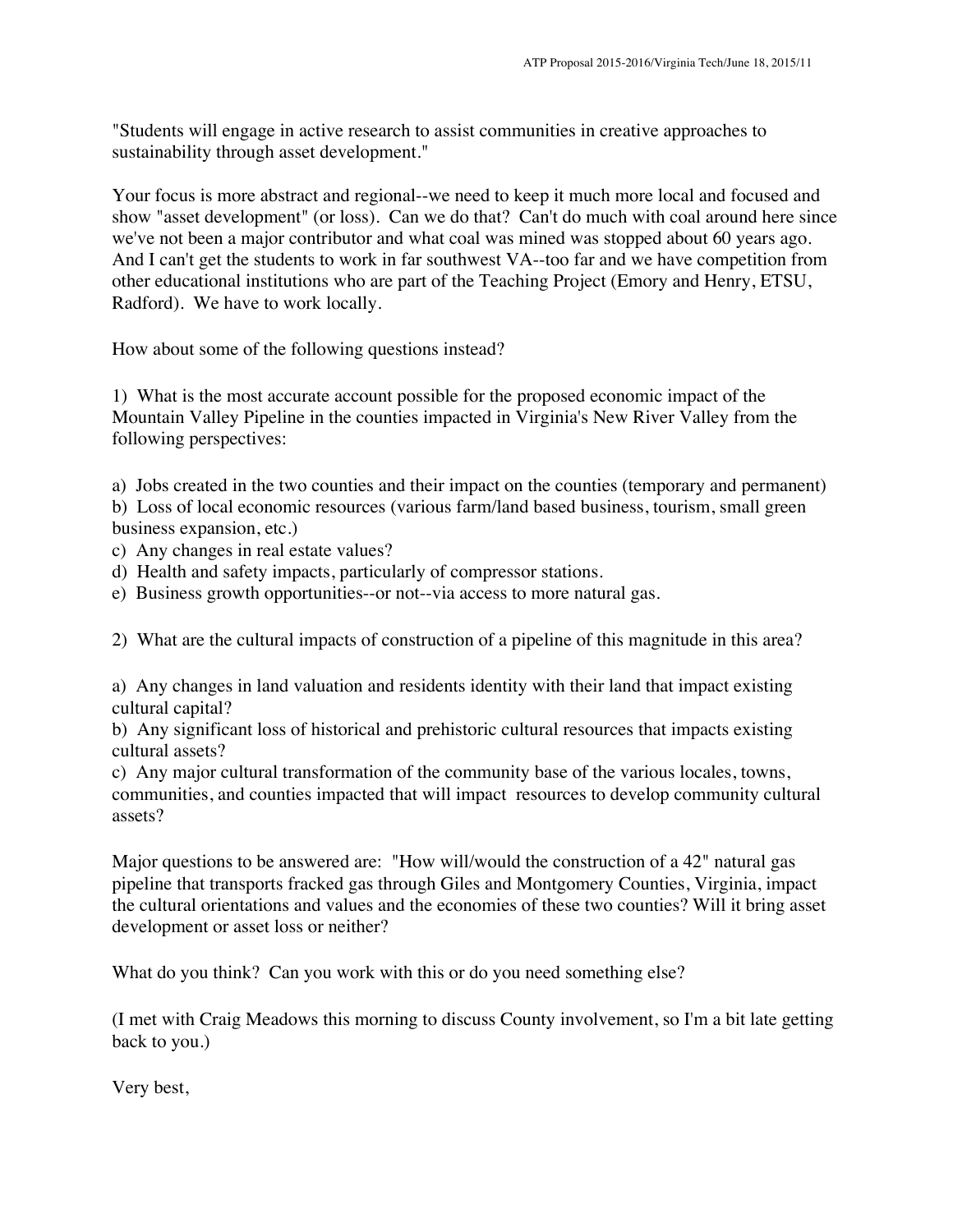Anita

On Mon, Jun 15, 2015 at 9:48 AM, Kevin Byrd  $\langle \frac{kbyrd@nrvrc.org}{\rangle}$  wrote: Hello Anita,

I think it would be interesting to compare and contrast the economic impact of coal in Appalachia against natural gas. If this is the framing prompt, students could explore the following.

1) Jobs in Appalachia associated with both commodities

2) Cultural impact (oral history before/during/after coal compared to ramp-up of natural gas)

3) Perceived direct benefit (what do residents think about the direct financial return of both commodities in Appalachia)

4) Environmental impact (what do residents think of coal impact, what about natural gas impact)

5) Environmental justice (do residents feel they have adequate representation/voice in the process?)

These are just a few items that would be useful to give voice to the issue. I would be happy to meet monthly with the class to discuss the project, receive updates and offer guidance.

Anything else you need from me?

Thanks, Kevin

**\*Please note our email addresses changed to @nrvrc.org to reflect our agency name change to the New River Valley Regional Commission.**

**Kevin R. Byrd, AICP** Executive Director New River Valley Regional Commission (P) 540-639-9313 (x212) | (C) 540-808-8891 6580 Valley Center Drive, Suite 124 Radford, VA 24141 Website: **nrvrc.org**